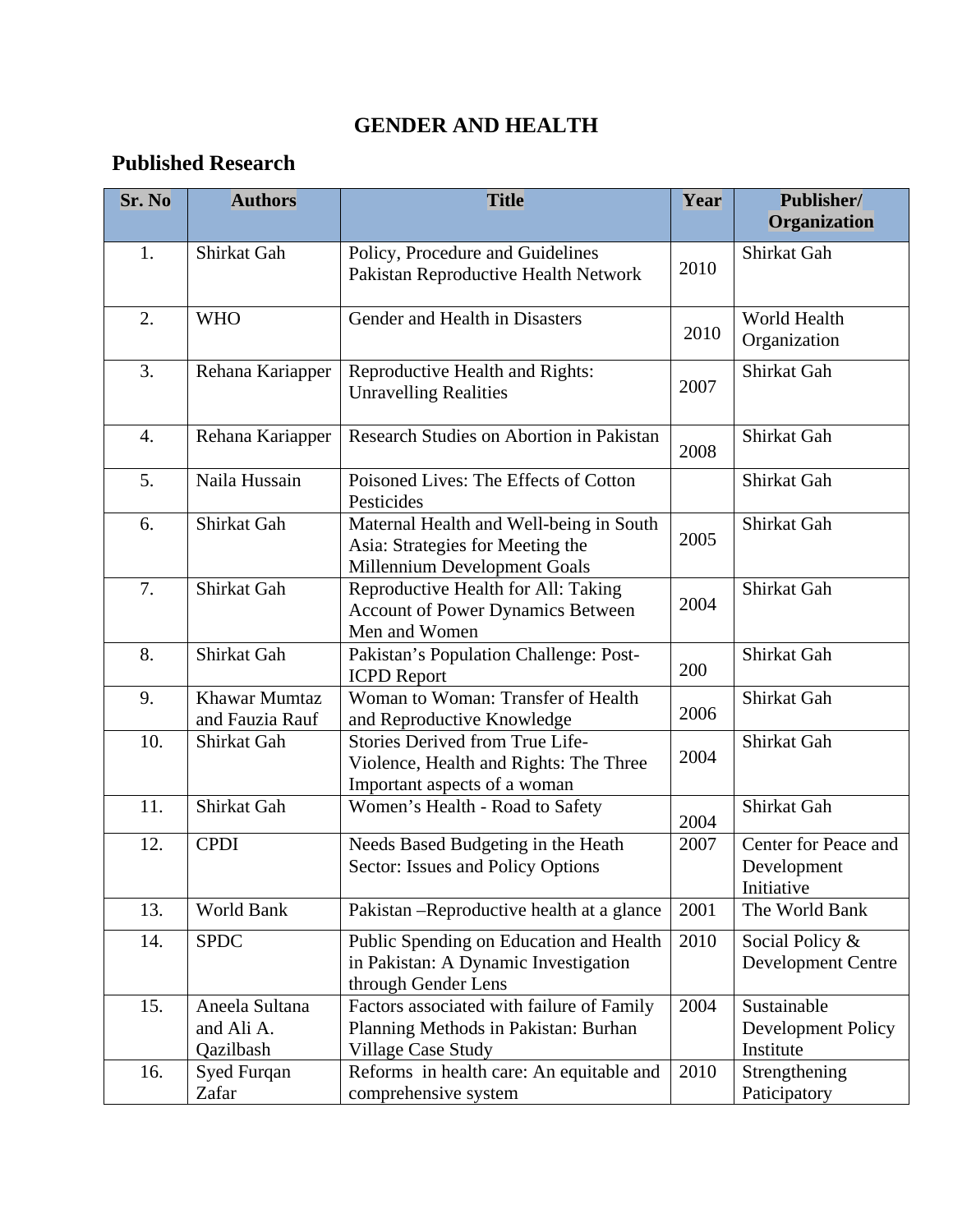|     |                        |                                           |      | Organization          |
|-----|------------------------|-------------------------------------------|------|-----------------------|
| 17. | <b>Shafqat Shehzad</b> | How can Pakistan reduce Infant and        | 2004 | Sustainable           |
|     |                        | Child Mortality Rates? A Decomposition    |      | Development Policy    |
|     |                        | Analysis                                  |      | Institute             |
| 18. | Jennifer Bennett       | Socio-Environmental & Behavioural         | 1998 | Sustainable           |
|     |                        | Correlates of Child Morbidity in Pakistan |      | Development Policy    |
|     |                        |                                           |      | Institute             |
| 19. | Durr-e-Nayab           | Fertility Preferences and Behaviour: A    | 1999 | Pakistan Institute of |
|     |                        | Case Study of two Villages in the Punjab, |      | Development           |
|     |                        | Pakistan                                  |      | Economics             |
|     |                        |                                           |      |                       |
|     |                        |                                           |      |                       |

## **Unpublished Research**

| 20. | Hooria Ali<br>Laila Mohsin        | Comparative study of the reproductive<br>health of married women below 16 and<br>above 20 years of age | 2003 | Department of<br>Gender Studies,<br>University of the<br>Punjab Lahore |
|-----|-----------------------------------|--------------------------------------------------------------------------------------------------------|------|------------------------------------------------------------------------|
| 21. | Aansa Shabbir<br>Maliha Akram     | Problems of female using contraceptives                                                                | 2004 | Department of<br>Gender Studies,<br>University of the<br>Punjab Lahore |
| 22. | Rabia Ajmal<br>Shafaq Shahzad     | The effects of infertility on lives of men<br>and women                                                | 2004 | Department of<br>Gender Studies,<br>University of the<br>Punjab Lahore |
| 23. | Farah Adil<br>Sumera Jabeen       | Awareness of married couples about<br>sexual health problems                                           | 2004 | Department of<br>Gender Studies,<br>University of the<br>Punjab Lahore |
| 24. | Lubna Kanwal<br>S. Sarwat Kiran   | Causes leading women to have test tube<br>babies and its consequences                                  | 2005 | Department of<br>Gender Studies,<br>University of the<br>Punjab Lahore |
| 25. | Shakil Anwar<br>Saima Munir       | A study of nurses working in government<br>hospitals                                                   | 2005 | Department of<br><b>Gender Studies</b>                                 |
| 26. | Farah Maqaddas<br>Shumaila Batool | Relationship between awareness and<br>usage of reproductive health facilities by<br>rural women        | 2006 | Department of<br>Gender Studies,<br>University of the<br>Punjab Lahore |
| 27. | Mahwish Khan                      | Delivery practices among rural women                                                                   | 2006 | Department of<br>Gender Studies,                                       |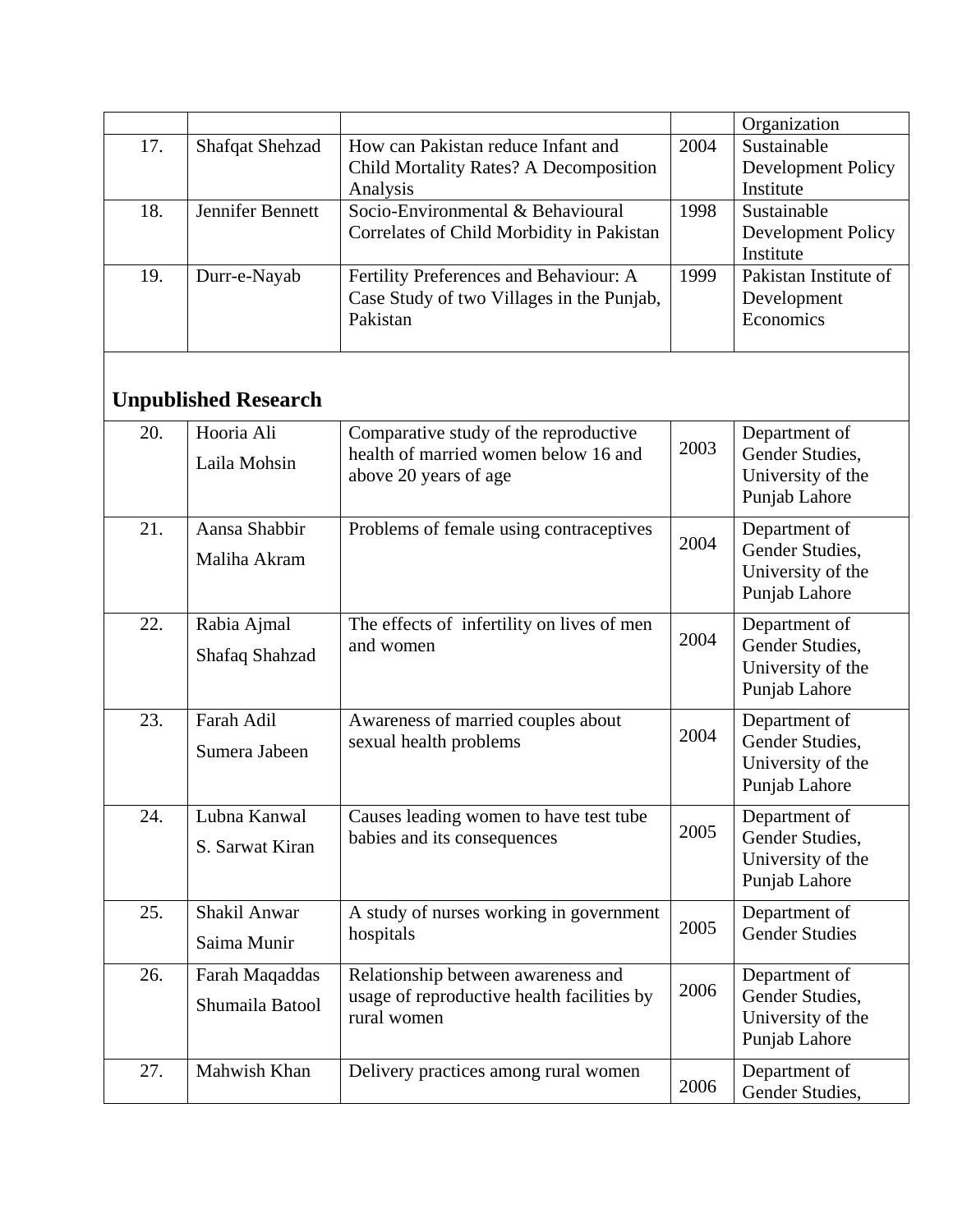|     |                                         |                                                                                                  |      | University of the<br>Punjab Lahore                                     |
|-----|-----------------------------------------|--------------------------------------------------------------------------------------------------|------|------------------------------------------------------------------------|
| 28. | Mariam Arshad<br>Saima Hassan           | Awareness about breast cancer among<br>females                                                   | 2006 | Department of<br>Gender Studies,<br>University of the<br>Punjab Lahore |
| 29. | Farah Maqaddas<br>Shumaila Batool       | Relationships between awareness and<br>usage of reproductive health facilities by<br>rural women | 2006 | Department of<br>Gender Studies,<br>University of the<br>Punjab Lahore |
| 30. | Sadia Razzaq<br>Attiqa Imtiaz           | Health condition of women living in slum<br>areas                                                | 2008 | Department of<br>Gender Studies,<br>University of the<br>Punjab Lahore |
| 31. | Tayyaba Mushtaq<br>Amna Salah ud<br>Din | Infertility among men and their social<br>adjustment                                             | 2008 | Department of<br>Gender Studies,<br>University of the<br>Punjab Lahore |
| 32. | Sabiha Maqsood                          | Status of transgenders in pakistan                                                               | 2010 | Department of<br>Gender Studies,<br>University of the<br>Punjab Lahore |
| 33. | Iqra Ashfaq                             | Role of doctors in raising awareness<br>among women about breast cancer                          | 2010 | Department of<br>Gender Studies,<br>University of the<br>Punjab Lahore |
| 34. | Fahim Akhtar<br>Madiha Aftab            | Concept of induced abortion in our<br>society                                                    | 2010 | Department of<br>Gender Studies,<br>University of the<br>Punjab Lahore |
| 35. | Victoria Eram<br>Sumaira Nazli          | Causes and consequences of drug abuse<br>specially heroine in Pakistani society                  | 2010 | Department of<br>Gender Studies.<br>University of the<br>Punjab Lahore |
| 36. | Aisha Nisar                             | After-effects of breast cancer surgery on<br>women                                               | 2011 | Department of<br>Gender Studies,<br>University of the<br>Punjab Lahore |
| 37. | Munaza Sarwar                           | An exploratory study of the problems<br>confronted by lady health workers in<br>Faisalabad       | 2011 | Department of<br>Gender Studies,<br>University of the                  |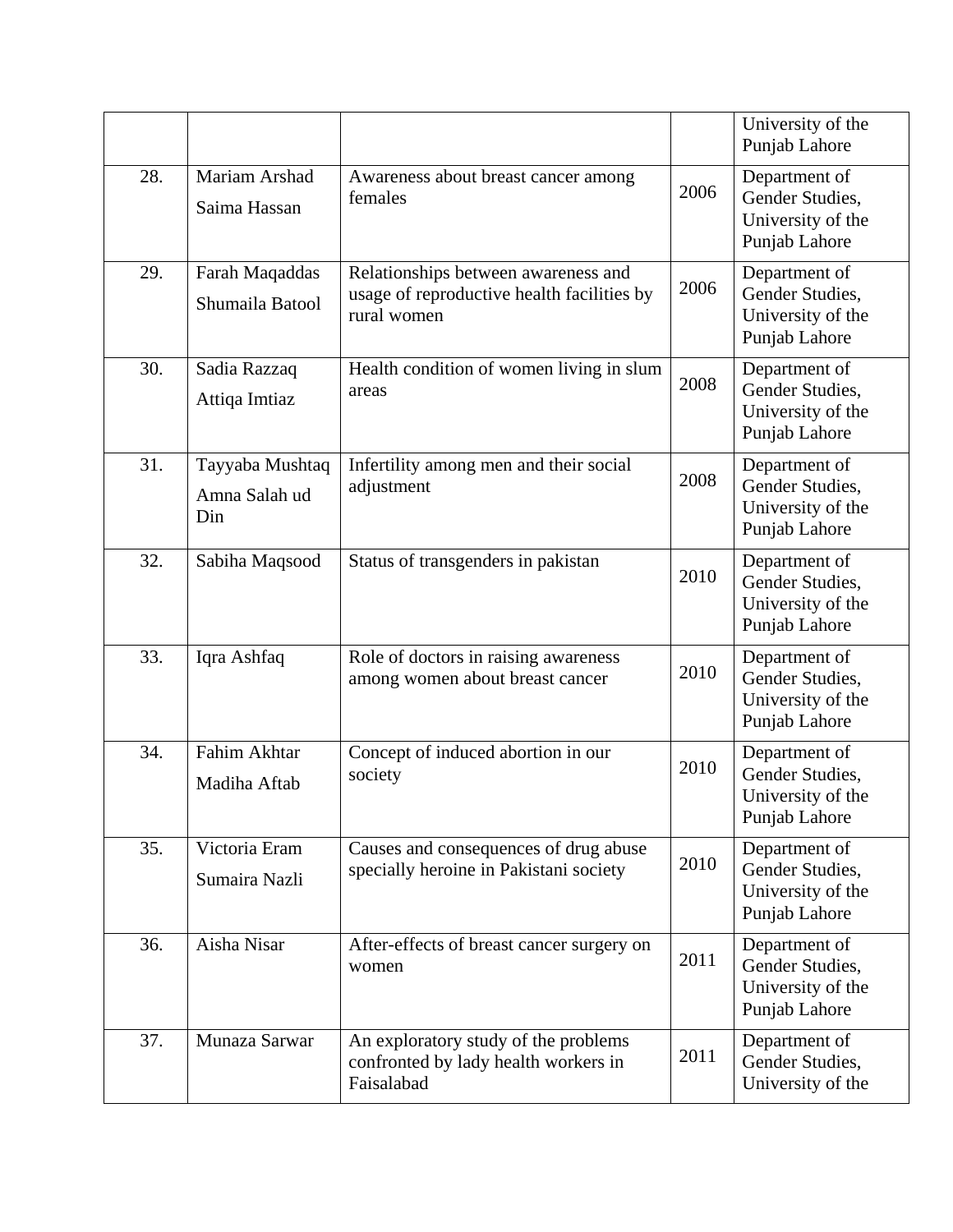|     |                                 |                                                                                                                                                                                       |      | Punjab Lahore                                                     |
|-----|---------------------------------|---------------------------------------------------------------------------------------------------------------------------------------------------------------------------------------|------|-------------------------------------------------------------------|
| 38. | Muhammad<br>Akbar Gill          | Fertility in relation to some of the<br>important factors contributing to socio-<br>economic status of the employees for the<br>accountant general's office, West<br>Pakistan, Lahore | 1963 | Department of<br>Sociology,<br>University of the<br>Punjab Lahore |
| 39. | Zafar Masud                     | Social mobility and size of family                                                                                                                                                    | 1964 | Department of<br>Sociology,<br>University of the<br>Punjab Lahore |
| 40. | <b>Nusrat Aziz</b>              | Attitude of a selected sample of married<br>women belonging to various classes in<br>lahore towards family planning                                                                   | 1957 | Department of<br>Sociology,<br>University of the<br>Punjab Lahore |
| 41. | Shamim Akhtar<br>Awan           | A sociological study of some of factors<br>influencing occupational choice of nurses                                                                                                  | 1958 | Department of<br>Sociology,<br>University of the<br>Punjab Lahore |
| 42. | Hassan Akhtar<br>Qurashi        | An investigation into some of the factors<br>influencing the attitudes of married men<br>towards family planning                                                                      | 1958 | Department of<br>Sociology,<br>University of the<br>Punjab Lahore |
| 43. | <b>Chaudhry Noor</b><br>Ahmad   | Attitudes for married males towards<br>family planning in village Hana Nau,<br>Lahore                                                                                                 | 1962 | Department of<br>Sociology,<br>University of the<br>Punjab Lahore |
| 44. | Zubaida Amin                    | Need of family planning in West Pakistan<br>with special reference to Qilla Gujar<br>Singh, Lahore                                                                                    | 1962 | Department of<br>Sociology,<br>University of the<br>Punjab Lahore |
| 45. | Zarina Farrukh                  | A sociological study of some of the<br>factors involved in dissatisfaction of the<br>nurses with their profession                                                                     | 1962 | Department of<br>Sociology,<br>University of the<br>Punjab Lahore |
| 46. | <b>Chaudhry Noor</b><br>Ahmad   | A study in Kana Nau (Lahore) of some of<br>the characteristics of socio-economic<br>status related to inclination and practices<br>fo family planning                                 | 1963 | Department of<br>Sociology,<br>University of the<br>Punjab Lahore |
| 47. | Muhammad<br><b>Akram Rehbar</b> | Preferences for family planning in<br>relation to some of the important factors<br>contirbuting to the socio-economic status                                                          | 1964 | Department of<br>Sociology,<br>University of the                  |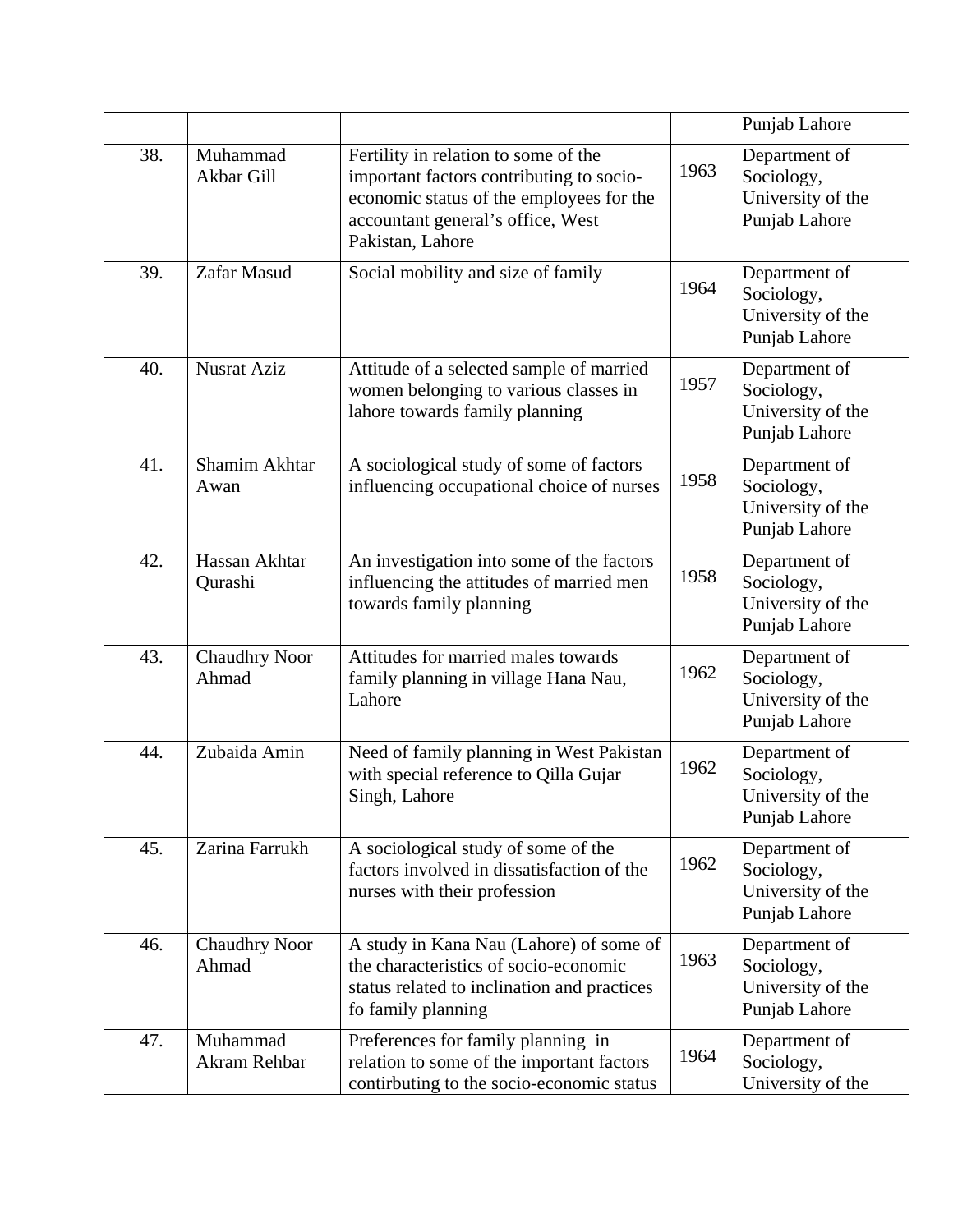|     |                          | with special reference to Gulberg, Lahore                                                                    |      | Punjab Lahore                                                     |
|-----|--------------------------|--------------------------------------------------------------------------------------------------------------|------|-------------------------------------------------------------------|
| 48. | Mian Khalil-ur<br>Rehmad | Ideal family size in relation to socio-<br>economic characteristics                                          | 1965 | Department of<br>Sociology,<br>University of the<br>Punjab Lahore |
| 49. | Iffat Ara Hamid          | Parental external behavior control<br>towards children in relation wiht size of<br>family                    | 1966 | Department of<br>Sociology,<br>University of the<br>Punjab Lahore |
| 50. | Muhamamd<br>Imtiaz       | Socio-economic characteristics in relation<br>to the fertility of the people living in<br>Model Town, Lahore | 1966 | Department of<br>Sociology,<br>University of the<br>Punjab Lahore |
| 51. | Shahnaz Khan             | Changes in adherence to traditional<br>values pertaining to family planning                                  | 1966 | Department of<br>Sociology,<br>University of the<br>Punjab Lahore |
| 52. | <b>Iftikhar Ahmad</b>    | Social mobility and size of family                                                                           | 1968 | Department of<br>Sociology,<br>University of the<br>Punjab Lahore |
| 53. | Farida Zaidi             | Closed mindedness and attitude towards<br>family planning                                                    | 1969 | Department of<br>Sociology,<br>University of the<br>Punjab Lahore |
| 54. | Ghulam Safdar            | A study of family planning program as an<br>innovation                                                       | 1969 | Department of<br>Sociology,<br>University of the<br>Punjab Lahore |
| 55. | Parveen Nighat<br>Abbas  | Aspirations of the working women in<br>relation to the family size                                           | 1971 | Department of<br>Sociology,<br>University of the<br>Punjab Lahore |
| 56. | M. Abdul Ahad            | A KAp survey of family planning among<br>religious funcitonaries of Lahore                                   | 1972 | Department of<br>Sociology,<br>University of the<br>Punjab Lahore |
| 57. | Roohi Shakoor            | A study of some variables related to<br>family planning adoption                                             | 1972 | Department of<br>Sociology,<br>University of the<br>Punjab Lahore |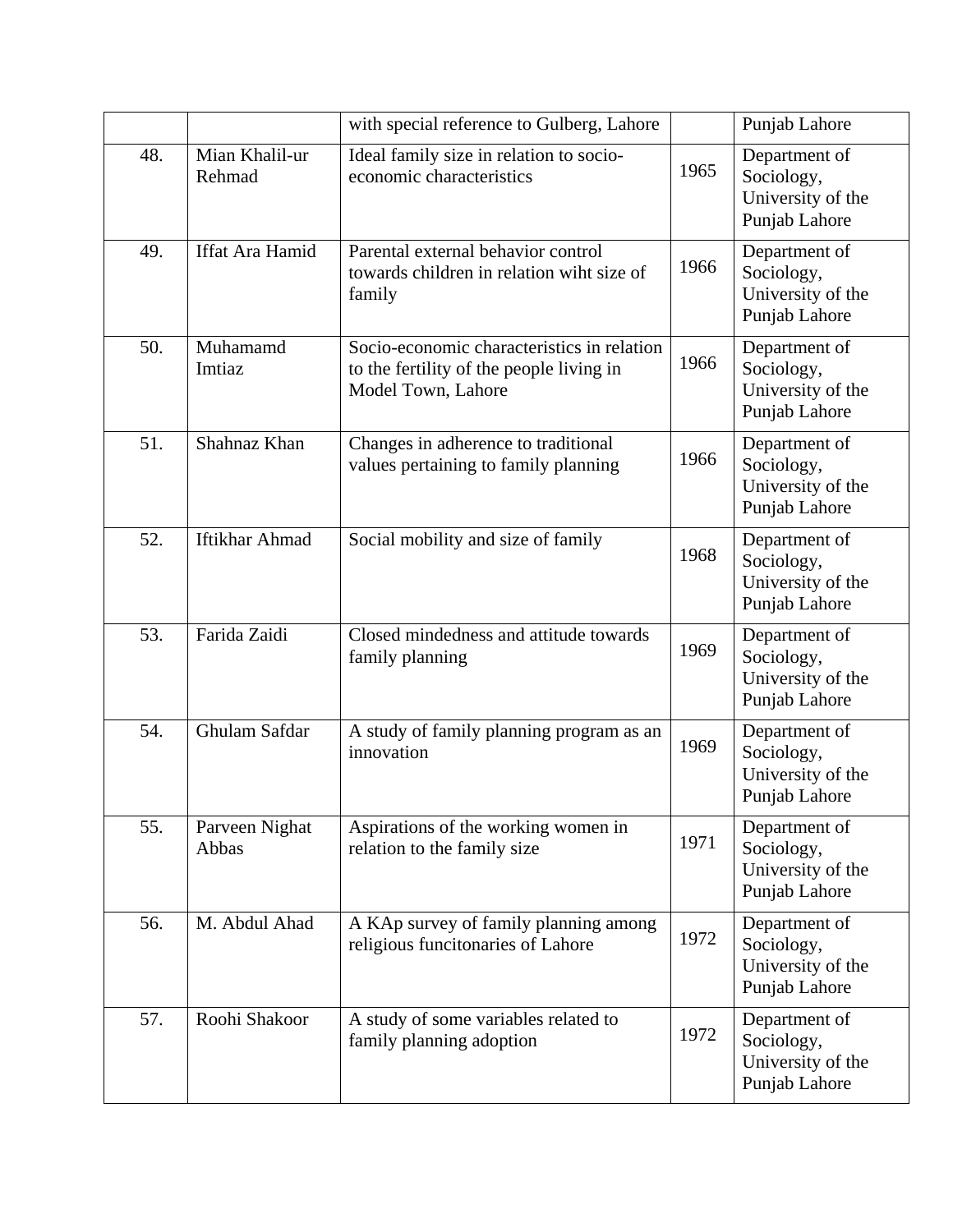| 58. | Naveed Ajnum                    | Family planning and differential fertility                                                    | 1973 | Department of<br>Sociology,<br>University of the<br>Punjab Lahore |
|-----|---------------------------------|-----------------------------------------------------------------------------------------------|------|-------------------------------------------------------------------|
| 59. | Fakhra Jubeen                   | Self concept of the nurses and their<br>relationship with the patients                        | 1973 | Department of<br>Sociology,<br>University of the<br>Punjab Lahore |
| 60. | Rizweena Jilani                 | Kap survey of population planning of<br>married high school lady teachers in<br>Sahiwal       | 1974 | Department of<br>Sociology,<br>University of the<br>Punjab Lahore |
| 61. | <b>Tasneem Akhtar</b><br>Minhas | A KAP survey of family planning female<br>school teachers of Lahore                           | 1974 | Department of<br>Sociology,<br>University of the<br>Punjab Lahore |
| 62. | Khalida Parveen                 | KAP survey of population planning of<br>college teachers (female branch)                      | 1974 | Department of<br>Sociology,<br>University of the<br>Punjab Lahore |
| 63. | Rafique Shahid                  | A KAP survey of family planning of Bar<br><b>Association</b> , Lahore                         | 1974 | Department of<br>Sociology,<br>University of the<br>Punjab Lahore |
| 64. | Muhammad<br>Afzal               | Self concept of the Nurses and their<br>relationship with patients                            | 1979 | Department of<br>Sociology,<br>University of the<br>Punjab Lahore |
| 65. | Asghar Ali<br>Gurchani          | Family size values of Gurchani Tribe                                                          | 1979 | Department of<br>Sociology,<br>University of the<br>Punjab Lahore |
| 66. | Muhammad Ali                    | Achieved social mobility and size of<br>family                                                | 1982 | Department of<br>Sociology,<br>University of the<br>Punjab Lahore |
| 67. | Malik Altaf<br>Hussain          | Cosmopolitan orientation of college<br>teachers and their attitude towards family<br>planning | 1982 | Department of<br>Sociology,<br>University of the<br>Punjab Lahore |
| 68. | Shahida Khanum                  | The impact of dowry on marital                                                                | 1982 | Department of<br>Sociology,                                       |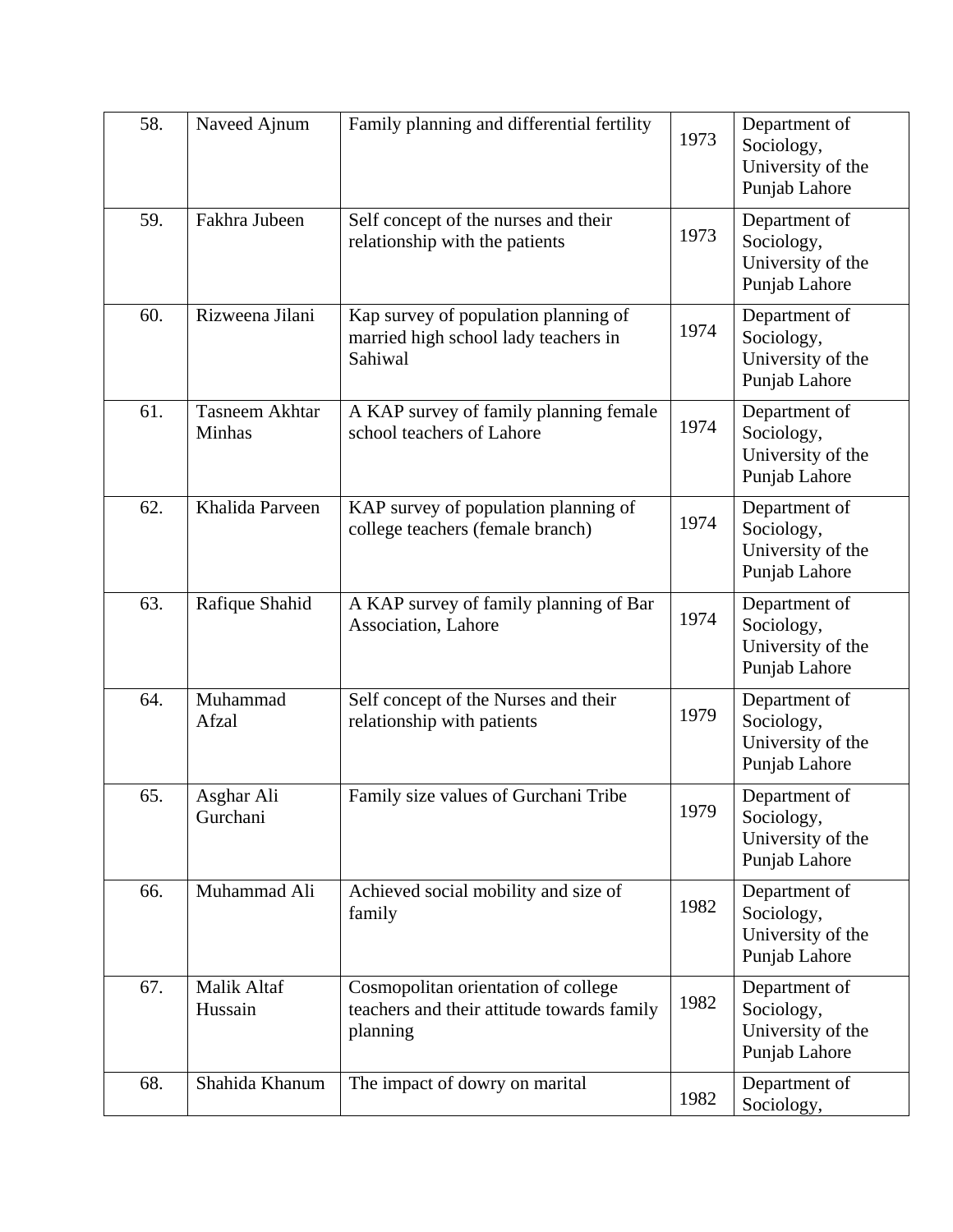|     |                       | adjustment                                                                                                   |      | University of the<br>Punjab Lahore                                |
|-----|-----------------------|--------------------------------------------------------------------------------------------------------------|------|-------------------------------------------------------------------|
| 69. | Wajid Husain          | The effect of modernization on the<br>attitude of people towards family<br>planning                          | 1986 | Department of<br>Sociology,<br>University of the<br>Punjab Lahore |
| 70. | Tahira Tallat         | The security motive attached to male<br>children and family size                                             | 1986 | Department of<br>Sociology,<br>University of the<br>Punjab Lahore |
| 71. | Saba Nazir            | Perceived security motives and the<br>reproductive goals of fathers and mothers                              | 1988 | Department of<br>Sociology,<br>University of the<br>Punjab Lahore |
| 72. | Naveed Zafar          | Decision making power of working<br>woman in the family and its effect on<br>their family size               | 1988 | Department of<br>Sociology,<br>University of the<br>Punjab Lahore |
| 73. | Uzma Zia              | Doctor-nurse interaction and the effective<br>role performance of the nurse                                  | 1988 | Department of<br>Sociology,<br>University of the<br>Punjab Lahore |
| 74. | Alia Mansoor          | Child-spacing and infant & child deals                                                                       | 1989 | Department of<br>Sociology,<br>University of the<br>Punjab Lahore |
| 75. | Anjum Niaz            | A comparative study of the attitude of<br>urban and rural males towards family size<br>and family limitation | 1996 | Department of<br>Sociology,<br>University of the<br>Punjab Lahore |
| 76. | Syed Ibrahim<br>Hasan | Impact of women's empowerment on<br>fertility behavior                                                       | 1997 | Department of<br>Sociology,<br>University of the<br>Punjab Lahore |
| 77. | Humaira Batool        | Nature and extent of empowerment<br>among the current users of family<br>planning                            | 1998 | Department of<br>Sociology,<br>University of the<br>Punjab Lahore |
| 78. | Maroona Arshad        | The decision making of woman in the<br>health related issues in rural Punjab                                 | 1998 | Department of<br>Sociology,<br>University of the                  |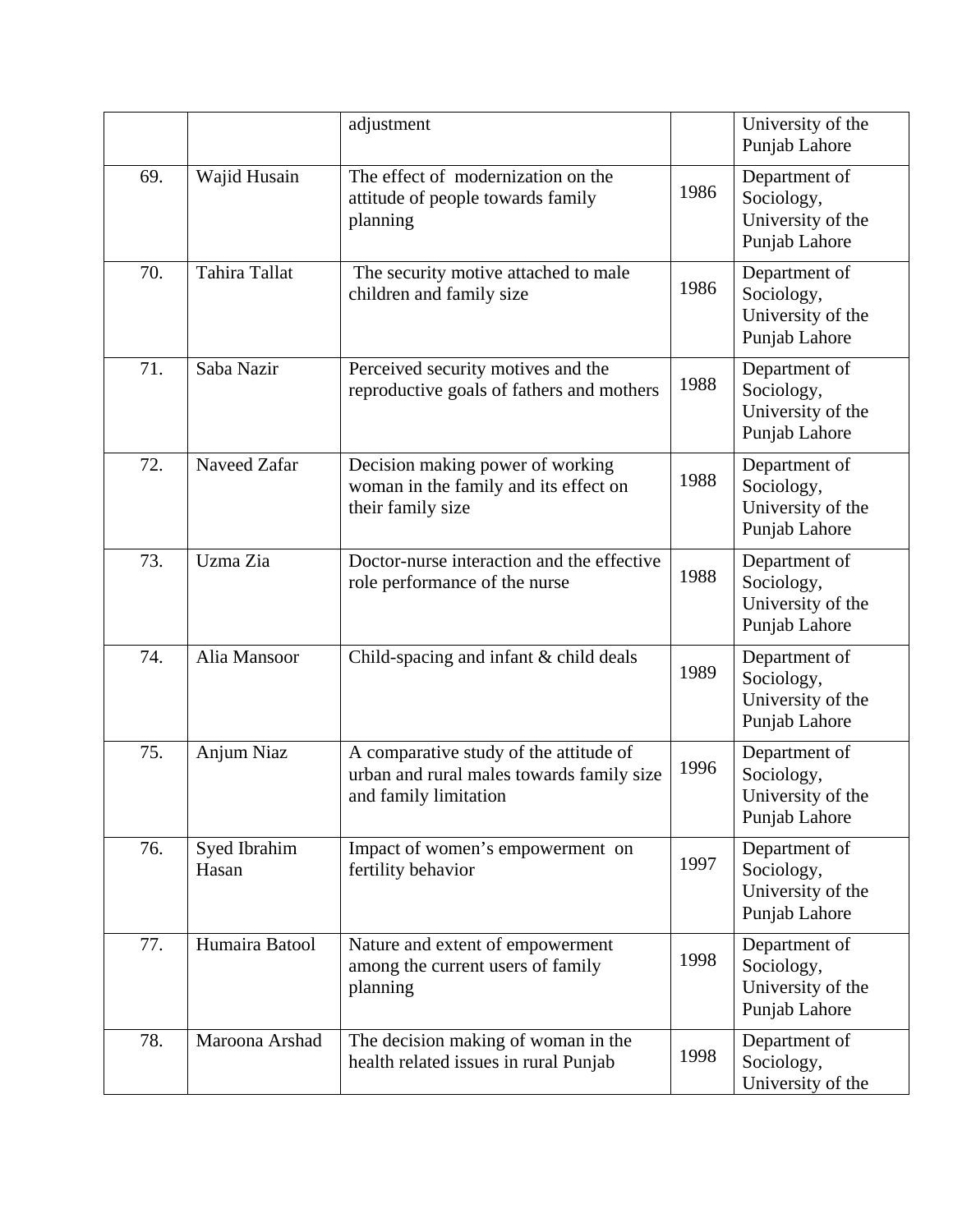|     |                     |                                                                                                                  |      | Punjab Lahore                                                     |
|-----|---------------------|------------------------------------------------------------------------------------------------------------------|------|-------------------------------------------------------------------|
| 79. | Momoona<br>Ranwhawa | Socio-economic characteristrics of<br>currents users of family planning                                          | 1998 | Department of<br>Sociology,<br>University of the<br>Punjab Lahore |
| 80. | Sadia Sarwar        | Joint family system and family planning<br>practices among rural women                                           | 1999 | Department of<br>Sociology,<br>University of the<br>Punjab Lahore |
| 81. | Saima Tasneem       | Reproductive health problems                                                                                     | 1999 | Department of<br>Sociology,<br>University of the<br>Punjab Lahore |
| 82. | Saima Zafar         | Rural urban background and maternal<br>helath practices                                                          | 1999 | Department of<br>Sociology,<br>University of the<br>Punjab Lahore |
| 83. | Misbah Khalid       | Health care utilization of females in a<br>rural setting                                                         | 2000 | Department of<br>Sociology,<br>University of the<br>Punjab Lahore |
| 84. | Tahir Yar Khan      | Ideal family size; a comparative study of<br>ideal family size of he male from two<br>cities Lahore and D.G.Khan | 2000 | Department of<br>Sociology,<br>University of the<br>Punjab Lahore |
| 85. | Asma Mehmood        | Male involvement in reproductive health;<br>Women's perception                                                   | 2000 | Department of<br>Sociology,<br>University of the<br>Punjab Lahore |
| 86. | Sobia Nasir         | An exploratory study on perceived causes<br>of abortion                                                          | 2000 | Department of<br>Sociology,<br>University of the<br>Punjab Lahore |
| 87. | Huma Shad           | Income and family size                                                                                           | 2000 | Department of<br>Sociology,<br>University of the<br>Punjab Lahore |
| 88. | Rahmat Ullah        | Cousin marriages and their effects upon<br>health of their children                                              | 2000 | Department of<br>Sociology,<br>University of the<br>Punjab Lahore |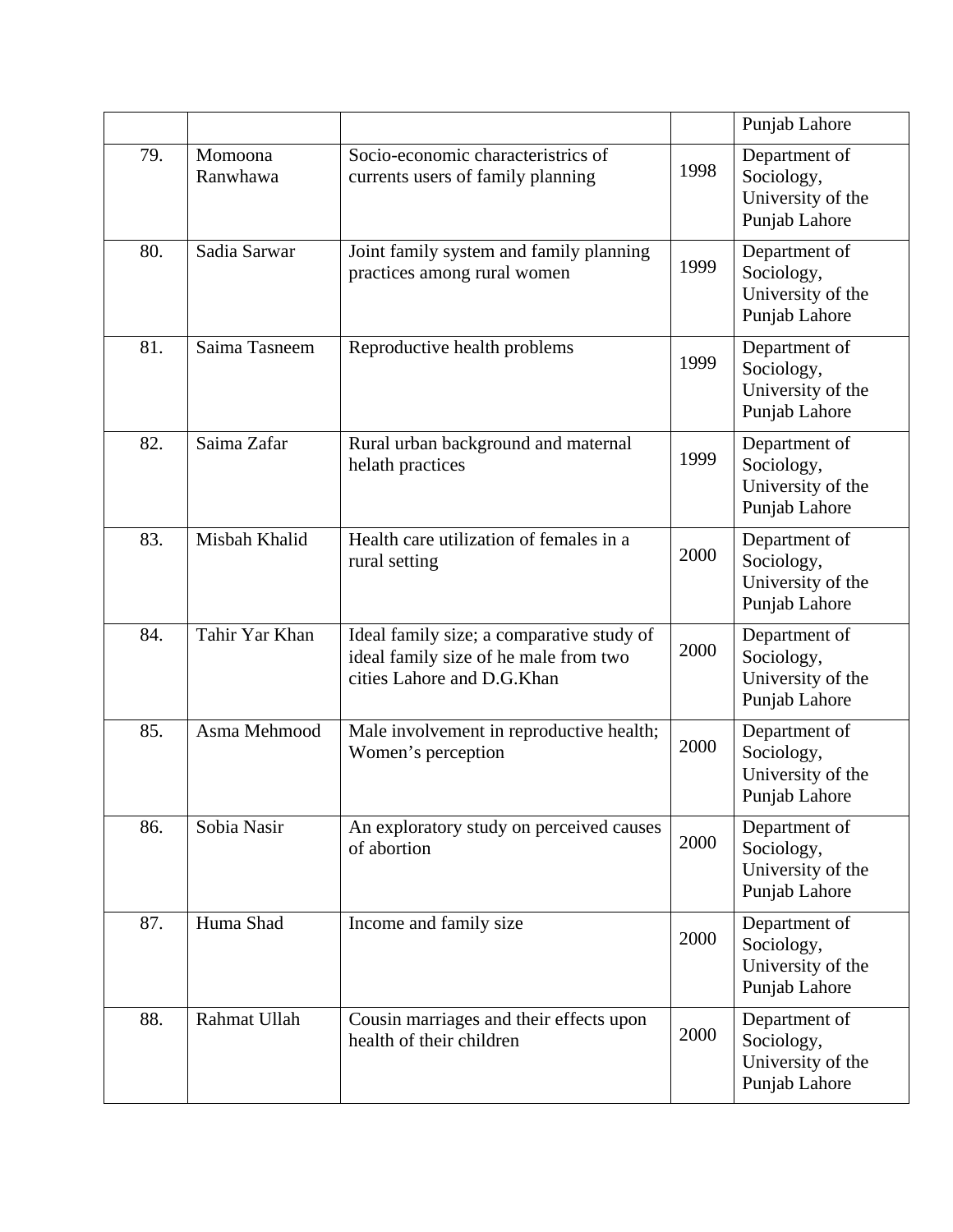| 89. | Amjad Ali               | Awareness of HIV/AIDS among eunuch<br>community                                                                                                                              | 2002 | Department of<br>Sociology,<br>University of the<br>Punjab Lahore |
|-----|-------------------------|------------------------------------------------------------------------------------------------------------------------------------------------------------------------------|------|-------------------------------------------------------------------|
| 90. | <b>Baber Hussain</b>    | Woman councilor's perception regarding<br>their family size                                                                                                                  | 2002 | Department of<br>Sociology,<br>University of the<br>Punjab Lahore |
| 91. | Yaqoob Huma             | Impact of mothers' exposure about the<br>workability of mother-child health care<br>services on their adoption of modern<br>helath care services                             | 2002 | Department of<br>Sociology,<br>University of the<br>Punjab Lahore |
| 92. | M. Masood<br>Anwar Khan | Decision making power of daughters-in-<br>law and their child health care practices                                                                                          | 2003 | Department of<br>Sociology,<br>University of the<br>Punjab Lahore |
| 93. | Amjad M. Siddiqi        | KAP study of married couples regarding<br>reproductive health issues related to<br>antenatal natal and post-anatal care<br>(Kashmir community settled in Lahore<br>Pakistan) | 2004 | Department of<br>Sociology,<br>University of the<br>Punjab Lahore |
| 94. | Majid Basher            | A study of gender discrimination in<br>treatment and rehabilitation of people<br>living with HIV/AIDS                                                                        | 2005 | Department of<br>Sociology,<br>University of the<br>Punjab Lahore |
| 95. | Kanwal<br>Mahmood       | Husband's involvement in the provision<br>of antenatal care                                                                                                                  | 2005 | Department of<br>Sociology,<br>University of the<br>Punjab Lahore |
| 96. | Aisha Saeed             | Stigmatization of infertile women and<br>adoption of modern methods of fertility                                                                                             | 2005 | Department of<br>Sociology,<br>University of the<br>Punjab Lahore |
| 97. | <b>Bushra Sattar</b>    | Level of awareness about reproductive<br>health isseus among college going girls                                                                                             | 2005 | Department of<br>Sociology,<br>University of the<br>Punjab Lahore |
| 98. | M. Waseem<br>Ahmad      | Impact of interspousal communication on<br>use of modern contracetives                                                                                                       | 2005 | Department of<br>Sociology,<br>University of the<br>Punjab Lahore |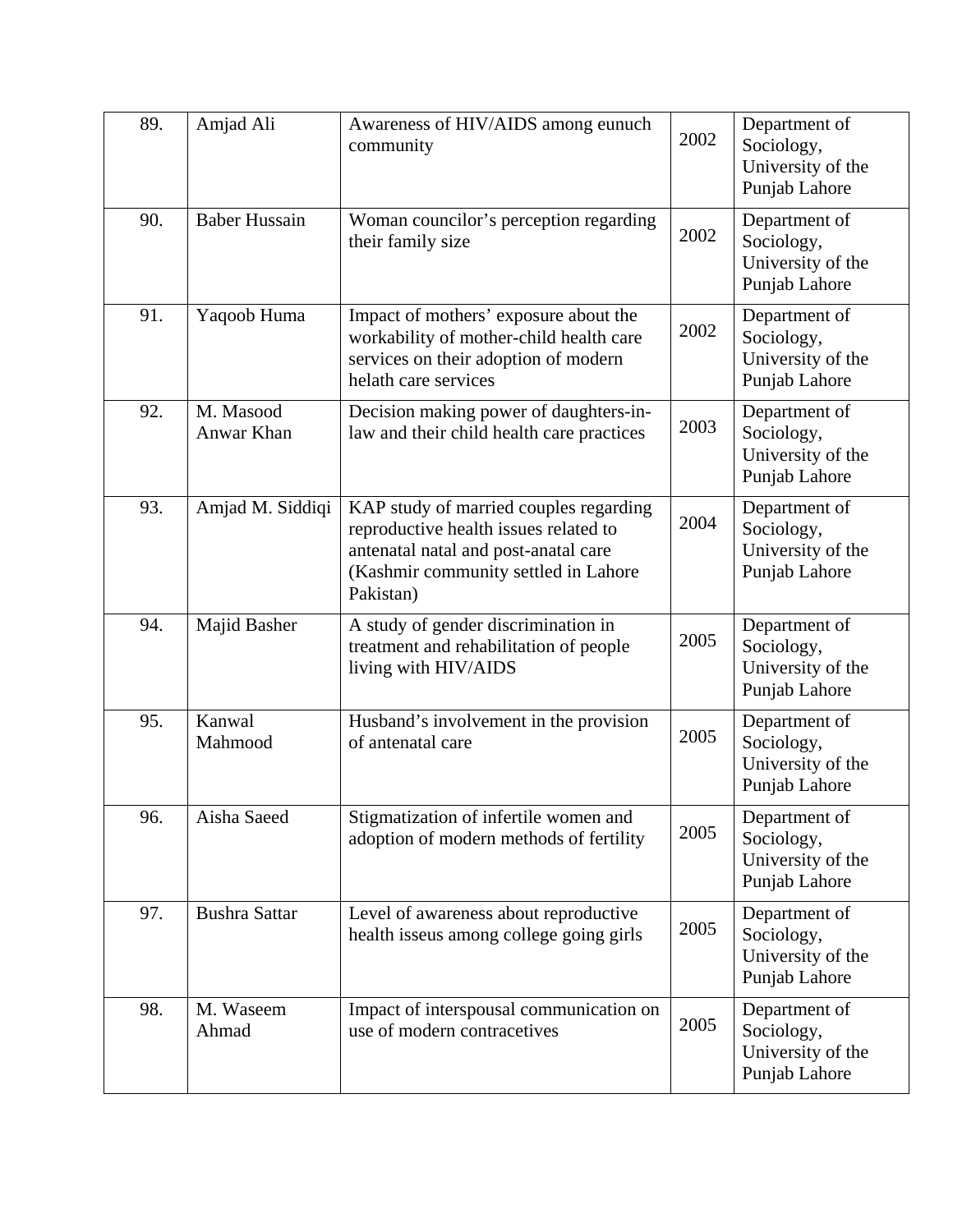| 99.  | Faiqa Ashraf         | Women's position within the household<br>as a determinant of maternal health care                                     | 2006 | Department of<br>Sociology,<br>University of the<br>Punjab Lahore   |
|------|----------------------|-----------------------------------------------------------------------------------------------------------------------|------|---------------------------------------------------------------------|
| 100. | Izhar Khalid         | Knowledge, attitude and behavior<br>regarding reproductive helath among teen<br>ager males in Bahawal Nagar           | 2006 | Department of<br>Sociology,<br>University of the<br>Punjab Lahore   |
| 101. | Izza Saleem          | Impact of parents-in-law support on<br>antenatal care practice of their pregnant<br>daughters-in-law during pregnancy | 2008 | Department of<br>Sociology,<br>University of the<br>Punjab Lahore   |
| 102. | Sahzia Ashfaq        | Patients' satisfaction with quality of<br>nursing care                                                                | 2009 | Department of<br>Sociology,<br>University of the<br>Punjab Lahore   |
| 103. | Rabia Akram          | Acceptability of community mid wives<br>(CMWS) lady helath workers and<br>community in district Rawalpindi            | 2010 | Department of<br>Sociology,<br>University of the<br>Punjab Lahore   |
| 104. | Rukhshanda S.        | Social factors in the causation of TB<br>among 25 women registered at the Model<br><b>Chest Clinic, Lahore</b>        | 1957 | Department of<br>Social Work,<br>University of the<br>Punjab Lahore |
| 105. | Akhtar A.<br>Hussain | Need and value of family planning in<br>Pakistan                                                                      | 1957 | Department of<br>Social Work,<br>University of the<br>Punjab Lahore |
| 106. | Maqbool Ahmad        | Men and family planning                                                                                               | 1959 | Department of<br>Social Work,<br>University of the<br>Punjab Lahore |
| 107. | Nadiar Shadmani      | The attitude of female patients towards<br>surgical treatment                                                         | 1960 | Department of<br>Social Work,<br>University of the<br>Punjab Lahore |
| 108. | Zahid Aziz Khan      | Study of nursing at Mayo Hospital,<br>Lahore                                                                          | 1968 | Department of<br>Social Work,<br>University of the<br>Punjab Lahore |
| 109. | M. Hameed-ud-        | Study of attitude of Qilla Gujjar Singh                                                                               | 1969 | Department of<br>Social Work,                                       |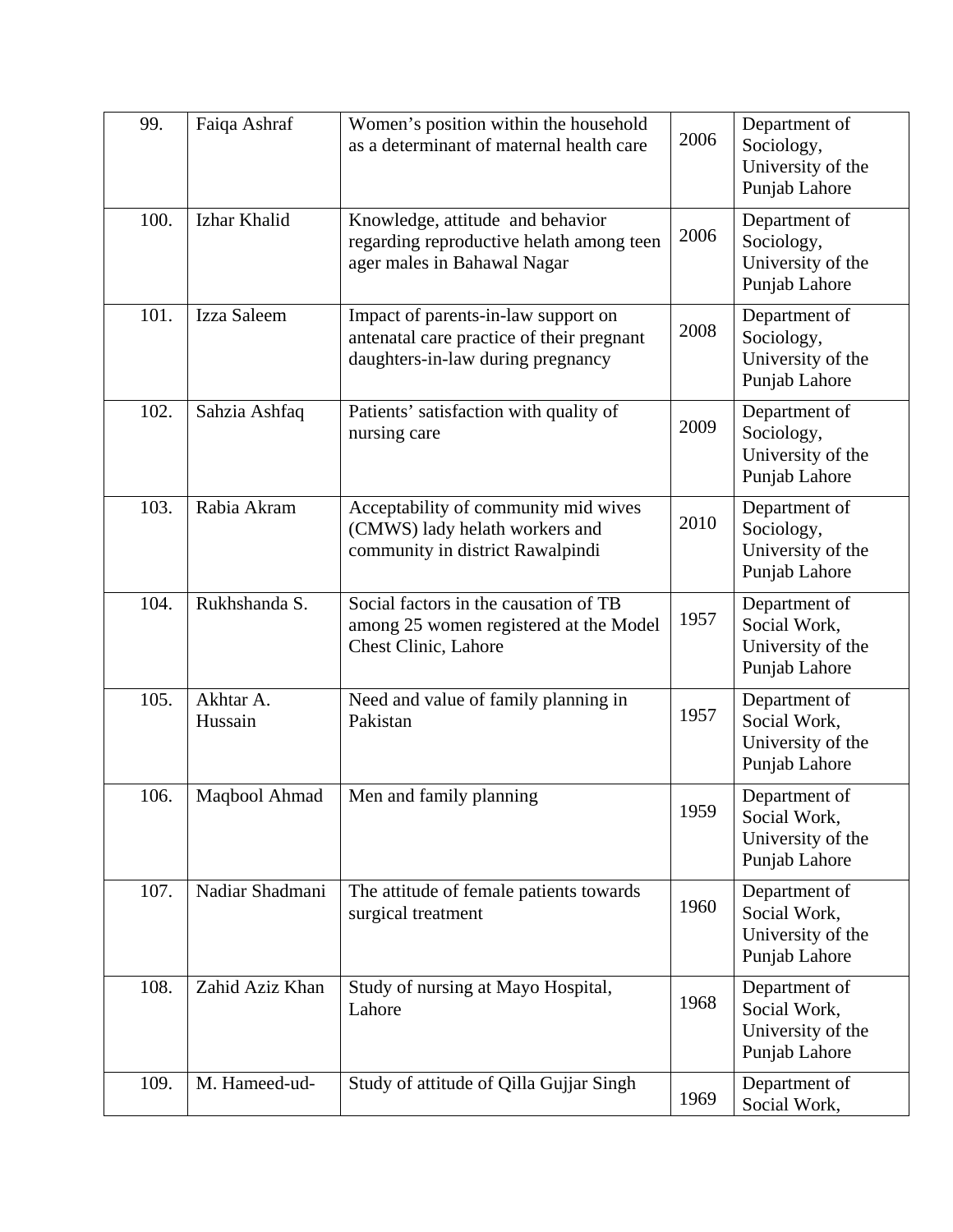|      | Din                    | people towards family planning                                                                                                  |      | University of the<br>Punjab Lahore                                  |
|------|------------------------|---------------------------------------------------------------------------------------------------------------------------------|------|---------------------------------------------------------------------|
| 110. | Ghazala<br>Chaudhary   | Patterns of parental control towards<br>childrens' health                                                                       | 1975 | Department of<br>Social Work,<br>University of the<br>Punjab Lahore |
| 111. | Asghari Khanum<br>Awan | Social pathology of pregnancy wastage:<br>A follow up study of socio-biologic<br>corelates of reproducctive loss                | 1975 | Department of<br>Social Work,<br>University of the<br>Punjab Lahore |
| 112. | Tahir Riaz Ch          | Attitude of general medical practioners<br>towards family planning                                                              | 1980 | Department of<br>Social Work,<br>University of the<br>Punjab Lahore |
| 113. | Hussain Ahmad          | A study of the attitude of university<br>students towards family planning                                                       | 1986 | Department of<br>Social Work,<br>University of the<br>Punjab Lahore |
| 114. | Muhamamd<br>Arshad     | A study of knowledg, attitude and<br>practices of family planning in Niaz Bag<br>Lahore                                         | 1990 | Department of<br>Social Work,<br>University of the<br>Punjab Lahore |
| 115. | Haji Zulfiqar Ali      | A study of attitude and practice of Punjab<br>University teachers towards family<br>planning                                    | 1993 | Department of<br>Social Work,<br>University of the<br>Punjab Lahore |
| 116. | Shazia Shafique        | A study of family planning programme in<br>MCH centres of LMA                                                                   | 1994 | Department of<br>Social Work,<br>University of the<br>Punjab Lahore |
| 117. | Farhana Tehseen        | A study of the knowledge, attitude and<br>practice of the secured Industrial workers<br>and their wives towards family planning | 1995 | Department of<br>Social Work,<br>University of the<br>Punjab Lahore |
| 118. | Syeda Mahnaz<br>Naqvi  | A study of the knowledge, attitude, and<br>practice towards family planning in Chak<br>5/4 of district Okara                    | 1996 | Department of<br>Social Work,<br>University of the<br>Punjab Lahore |
| 119. | Sajida Iqbal           | Knowledge, attitude and practice of<br>family planning in Okara                                                                 | 1996 | Department of<br>Social Work,<br>University of the                  |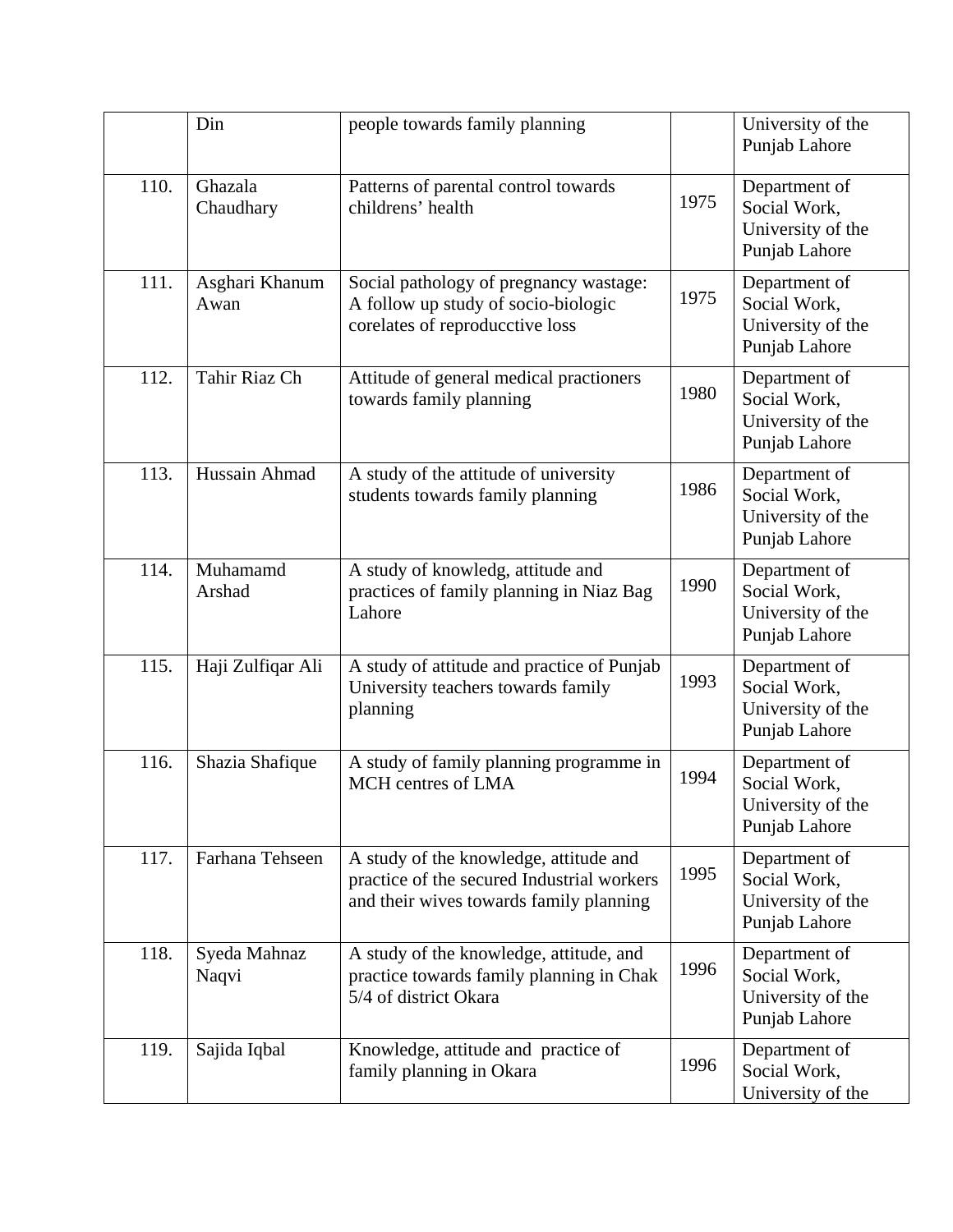|      |                             |                                                                                                                                                        |      | Punjab Lahore                                                       |
|------|-----------------------------|--------------------------------------------------------------------------------------------------------------------------------------------------------|------|---------------------------------------------------------------------|
| 120. | P. Jamshed<br>Hussain Jaura | Cause and effects of burns in married<br>female burn victims age (15-45) treated<br>in Mayo Hospital during (1994-1998)<br>belonging to Lahore Distict | 1998 | Department of<br>Social Work,<br>University of the<br>Punjab Lahore |
| 121. | Azaz-ul-Hassan<br>Sherazi   | A study of family planning programme in<br>MCH centres of LMC                                                                                          | 2002 | Department of<br>Social Work,<br>University of the<br>Punjab Lahore |
| 122. | Waqas Ahmad                 | A study of the knowledge, attitude and<br>practice of preventive measures about<br>HIV/AIDS among female sex workers                                   | 2006 | Department of<br>Social Work,<br>University of the<br>Punjab Lahore |
| 123. | <b>Mashal Rehman</b>        | Views of mothers of children with<br>functional limitations regarding cousin<br>marriages as a cause of disability among<br>children                   | 2009 | Department of<br>Social Work,<br>University of the<br>Punjab Lahore |
| 124. | Syed Tayyab<br><b>Nazir</b> | Socio-cultural issues of transgenders in<br>Pakistai society                                                                                           | 2010 | Department of<br>Social Work,<br>University of the<br>Punjab Lahore |
| 125. | Mehwish Iftikah             | A study of knowledge, attitude and<br>practice of Punjab Universtiy married<br>employees towards family planning                                       | 2010 | Department of<br>Social Work,<br>University of the<br>Punjab Lahore |
| 126. | <b>Ghazala Tareef</b>       | The psycological adjustment of women<br>with breast cancer                                                                                             | 1991 | Department of<br>Psychology,<br>University of the<br>Punjab Lahore  |
| 127. | Sameena Taj                 | Dieting and porsite of slimness: Gender<br>differences in dietry restraint weight and<br>body shape dissatisfaction                                    | 1997 | Department of<br>Psychology,<br>University of the<br>Punjab Lahore  |
| 128. | Nadia Amin                  | Dynamics of depression among cancer<br>patients                                                                                                        | 1999 | Department of<br>Psychology,<br>University of the<br>Punjab Lahore  |
| 129. | Madiha Anas                 | A study of gender differences in health<br>related behaviors and readiness to change<br>in diabetic patients                                           | 2004 | Department of<br>Psychology,<br>University of the<br>Punjab Lahore  |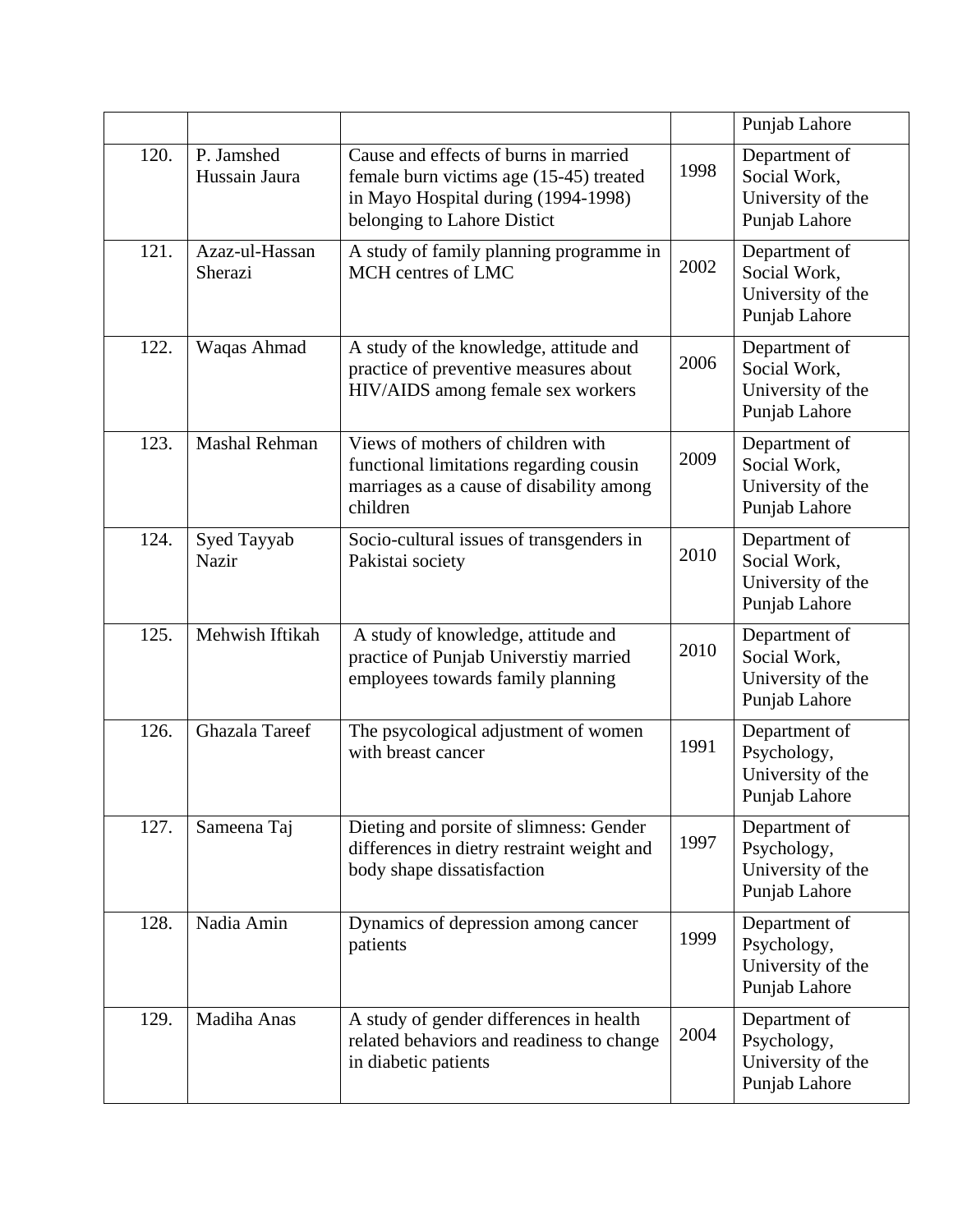| 130. | Hanzala Ashfaq         | Gender differences in psysical fitness,<br>body shape satisfication and body figure<br>perferences                                  | 2008 | Department of<br>Psychology,<br>University of the<br>Punjab Lahore            |
|------|------------------------|-------------------------------------------------------------------------------------------------------------------------------------|------|-------------------------------------------------------------------------------|
| 131. | Hina Mehmood<br>Cheema | Gender differences and level of stress<br>among caregiver's spouses of hepatitis C<br>patients                                      | 2008 | Department of<br>Psychology,<br>University of the<br>Punjab Lahore            |
| 132. | M. Usama<br>Saleema    | Coping strategies in types of diabets with<br>special reference to gender, age and<br>education                                     | 2009 | Department of<br>Psychology,<br>University of the<br>Punjab Lahore            |
| 133. | Hafiza Saba<br>Aslam   | Difference in Martial Adjustment,<br>Coping Strategies and Mental Health: A<br>comparative Study between Infertile Men<br>and Women | 2007 | <b>Clinical Psychology</b>                                                    |
| 134. | Makhdoom Ali<br>Shah   | A comparative study of the functions of<br>three organizations in family planning                                                   | 1968 | Institute of<br>Administrative<br>Science, University<br>of the Punjab Lahore |
| 135. |                        | A study of health beliefs and health<br>behaviors of male cardiac patients                                                          | 2010 | Lahore College<br>Women University<br>Lahore                                  |
| 136. |                        | A study of nature and symptoms of<br>menopause                                                                                      | 2010 | Lahore College<br>Women University<br>Lahore                                  |
| 137. |                        | Nature and problems of reporductive<br>health related communication between<br>mothers and daughters: A study of<br>married females | 2009 | Lahore College<br>Women University<br>Lahore                                  |
| 138. |                        | Coping strategies used by breast cancer<br>patients                                                                                 | 2008 | Lahore College<br>Women University<br>Lahore                                  |
| 139. |                        | Relationship between perceived control<br>and timely diagnosis of breast cancer                                                     | 2008 | <b>Lahore College</b><br>Women University<br>Lahore                           |
| 140. |                        | A study of gender differences in type A<br>characteristics and unhealthy lifestyles in<br>coronary heart disease patients           | 2007 | Lahore College<br>Women University<br>Lahore                                  |
| 141. |                        | Stress appraisal and coping strategies<br>used by care-giver wives of cancer                                                        | 2006 | Lahore College<br>Women University                                            |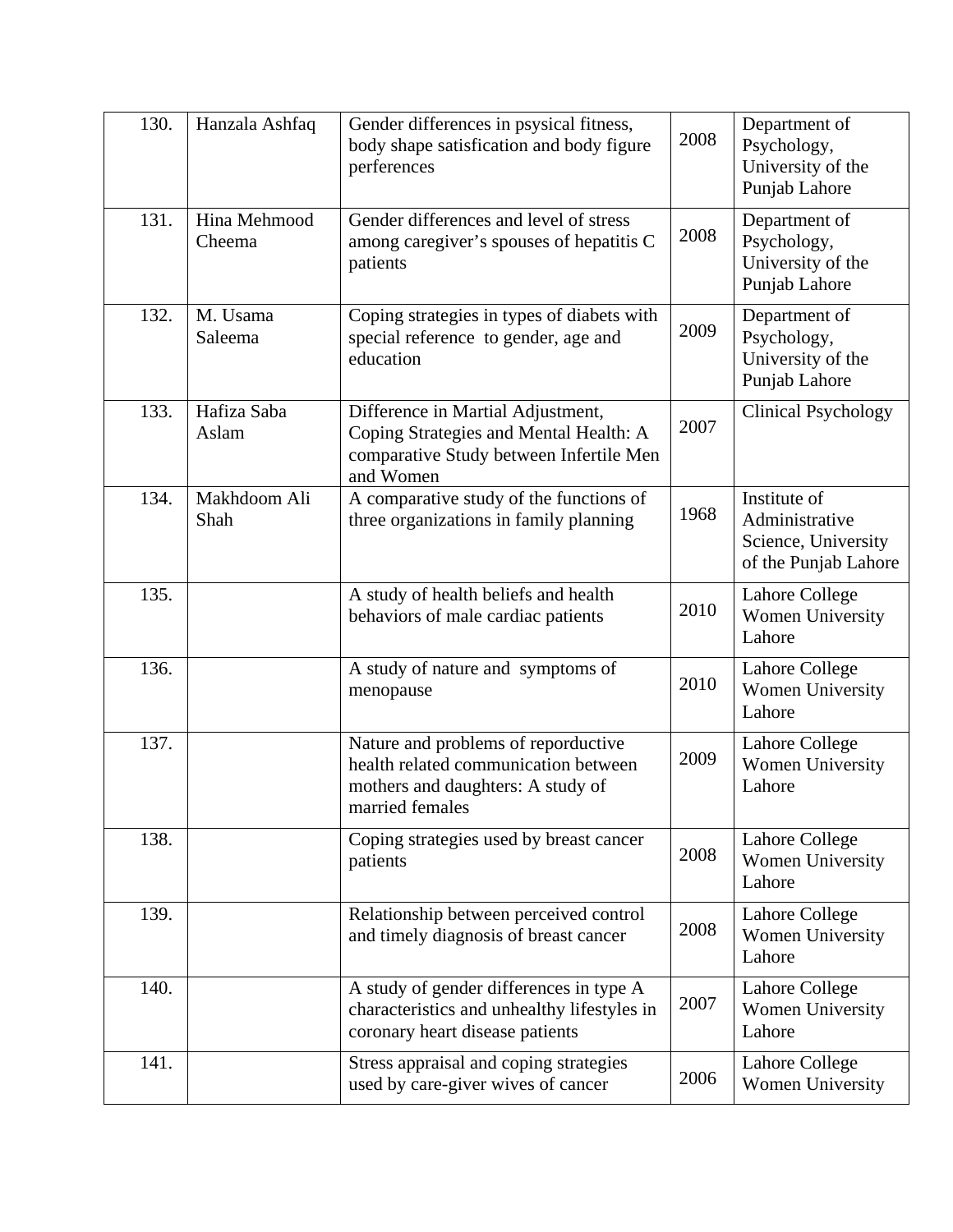|      |                                     |                                                                                                                                     |      | Lahore                                                   |
|------|-------------------------------------|-------------------------------------------------------------------------------------------------------------------------------------|------|----------------------------------------------------------|
| 142. |                                     | A study of relationship between type A<br>behavior pattern and cardiovascular<br>disease                                            | 2006 | Lahore College<br>Women University<br>Lahore             |
| 143. |                                     | A study of relationship between stress<br>and high blood pressure                                                                   | 2005 | Lahore College<br>Women University<br>Lahore             |
| 144. |                                     | Relationship between stressful life events<br>and cancer: A comparison of male and<br>female cancer patients                        | 2005 | Lahore College<br>Women University<br>Lahore             |
| 145. |                                     | Depression among breast cancer female<br>patients                                                                                   | 2007 | Lahore College<br>Women University<br>Lahore             |
| 146. |                                     | Causes of increased bone disorders<br>among females                                                                                 | 2008 | Lahore College<br>Women University<br>Lahore             |
| 147. |                                     | Maternal health problems faced by rural<br>women                                                                                    | 2008 | Lahore College<br>Women University<br>Lahore             |
| 148. |                                     | Social problemd faced by nurses in<br>Pakistan                                                                                      | 2008 | Lahore College<br>Women University<br>Lahore             |
| 149. |                                     | Nature and problems of reporductive<br>health related communication between<br>mothers and daughters: A study of<br>married females | 2009 | Lahore College<br>Women University<br>Lahore             |
| 150. |                                     | Relationships of role stress self-efficacy<br>and psychological well-being among<br>female doctors                                  | 2001 | Lahore College<br><b>Women University</b><br>Lahore      |
| 151. | Zainab Nisar<br><b>Uzma Rasheed</b> | Attitude of men toward nursing<br>profession                                                                                        | 2007 | Fatima Jinnah<br>Degree College<br>Chuna Mandi<br>Lahore |
| 152. | Sabiha Aslam<br>Saima Akbar         | A study on common health problems of<br>women living within walled city                                                             | 2007 | Fatima Jinnah<br>Degree College<br>Chuna Mandi<br>Lahore |
| 153. | Sadia Razzaq<br>Atiqa Imtiaz        | Health condition of Women living in<br>slum areas                                                                                   | 2008 | Fatima Jinnah<br>Degree College<br>Chuna Mandi           |